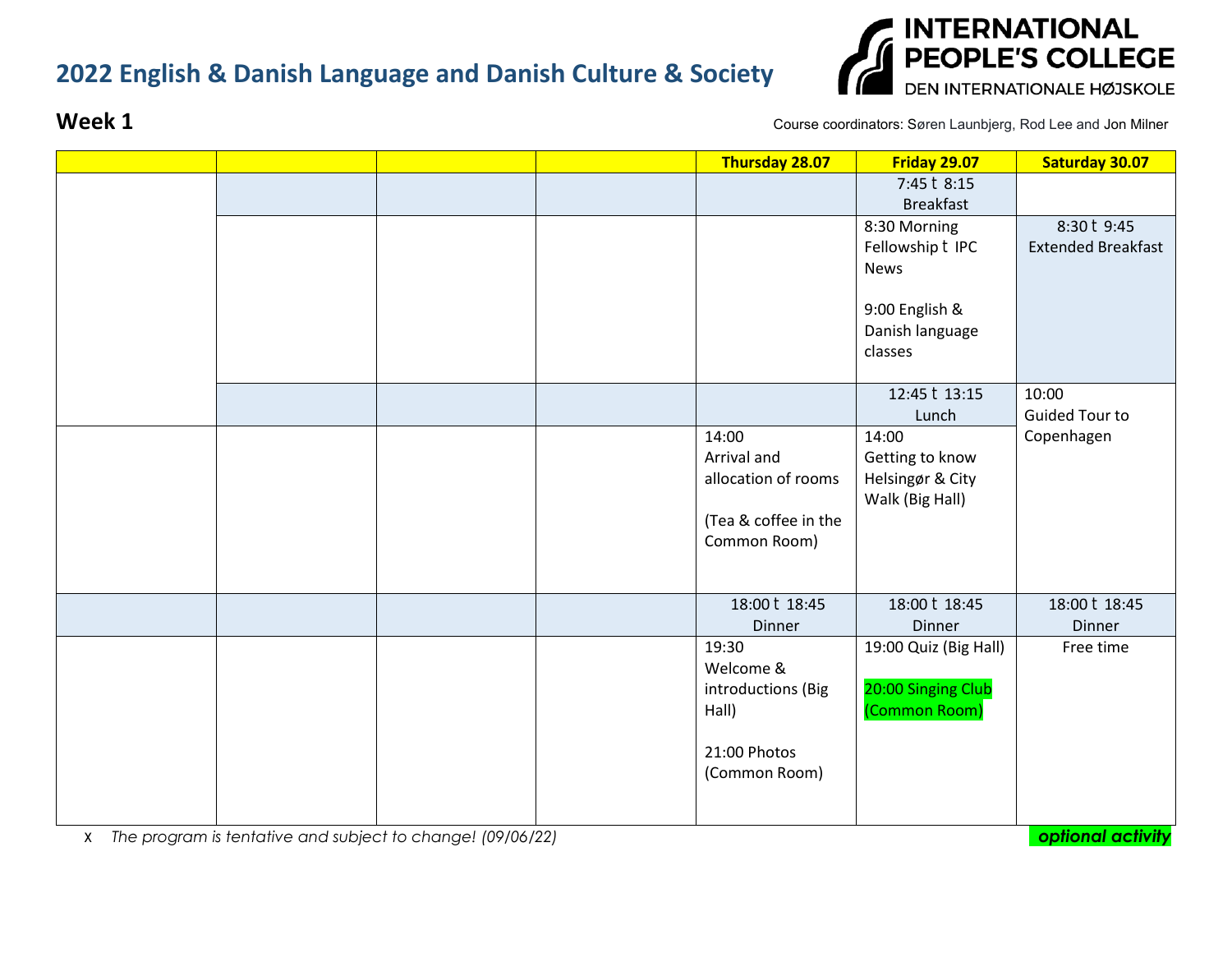

**Week 2 Course coordinators: Søren Launbjerg, Rod Lee, Jon Milner and Mette Skamris** 

| <b>Sunday 31.07</b>                                        | <b>Monday 01.08</b>    | <b>Tuesday 02.08</b>      | <b>Wednesday 03.08</b> | Thursday 04.08                           | Friday 05.08               | <b>Saturday 06.08</b> |
|------------------------------------------------------------|------------------------|---------------------------|------------------------|------------------------------------------|----------------------------|-----------------------|
|                                                            | 7:45 28:15             | 7:45 28:15                | 7:45 28:15             | 7:45 28:15                               | 7:45 28:15                 |                       |
|                                                            | <b>Breakfast</b>       | <b>Breakfast</b>          | <b>Breakfast</b>       | <b>Breakfast</b>                         | <b>Breakfast</b>           |                       |
| 9:00 211:00                                                | 8:30 Morning           | 8:30 Morning              | 8:30 Morning           | 8:30 Morning                             | 8:30 Morning               | 9:00 211:00           |
| <b>Brunch</b>                                              | Fellowship 2 IPC       | Fellowship                | Fellowship 2 IPC       | Fellowship                               | Fellowship 2 IPC           | <b>Brunch</b>         |
|                                                            | <b>News</b>            |                           | <b>News</b>            |                                          | News by students           |                       |
|                                                            | 9:00 English &         | 9:00 English &            | 9:00 English &         | 9:00 English &                           | 9:00 English &             |                       |
|                                                            | Danish language        | Danish language           | Danish language        | Danish language                          | Danish language            |                       |
|                                                            | classes                | classes                   | classes                | classes                                  | classes                    |                       |
|                                                            |                        |                           |                        |                                          |                            |                       |
| Free Time                                                  | 12:45 2 13:15          | 12:45 2 13:15             | 12:45 2 13:15          | 12:45 2 13:15                            | 12:45 2 13:15              | Free Time             |
|                                                            | Lunch                  | Lunch                     | Lunch                  | Lunch                                    | Lunch                      |                       |
|                                                            | 14:00                  | 14:00                     | 14:00                  | 14:00 Introduction                       | Free Time                  |                       |
|                                                            | <b>ZIVII</b>           | <b>Local Walking Tour</b> | Meet a Danish          | to Danish Language                       |                            |                       |
|                                                            | <b>BITKI</b> ?         | (Lecture Hall)            | Designer (Lecture      | workshop                                 |                            |                       |
|                                                            | (Lecture Hall)         |                           | Hall)                  | <b>Pronunciation <b>P</b></b>            |                            |                       |
|                                                            |                        |                           |                        | variation, dialect<br>and class language |                            |                       |
|                                                            | 16:00                  | 16:00                     | 16:00                  | 16:00                                    | 16:00                      |                       |
|                                                            | Free time              | <b>Free Time</b>          | Free Time              | MF Prep/Study                            | Conversation Café <b>?</b> |                       |
|                                                            |                        |                           |                        | Block or free time                       | with Danish guests         |                       |
|                                                            |                        |                           |                        |                                          | (Common Room)              |                       |
|                                                            |                        |                           |                        |                                          |                            |                       |
| 18:00 2 18:45                                              | 18:00 2 18:45          | 18:00 2 18:45             | 18:00 2 18:45          | 18:00 2 18:30                            | 18:00 2 18:45              | 18:00 2 18:45         |
| Dinner                                                     | <b>Dinner</b>          | Dinner                    | Dinner                 | <b>Dinner</b>                            | Dinner                     | <b>Dinner</b>         |
| Free time                                                  | 19:30 Folk High        | 19:30 Intro to IPC        | 19:30                  | 20:00 Danish Movie                       | 19:30                      | Free time             |
|                                                            | <b>School Songbook</b> | <b>News groups</b>        | <b>Sports</b>          | <b>Night</b>                             | <b>Social Evening with</b> |                       |
|                                                            |                        | (Lecture Hall)            |                        |                                          | <b>Danish guests</b>       |                       |
| The program is tentative and subject to change! (09/06/22) |                        |                           |                        | <b>Danish Course</b>                     | <b>English Course</b>      | optional activity     |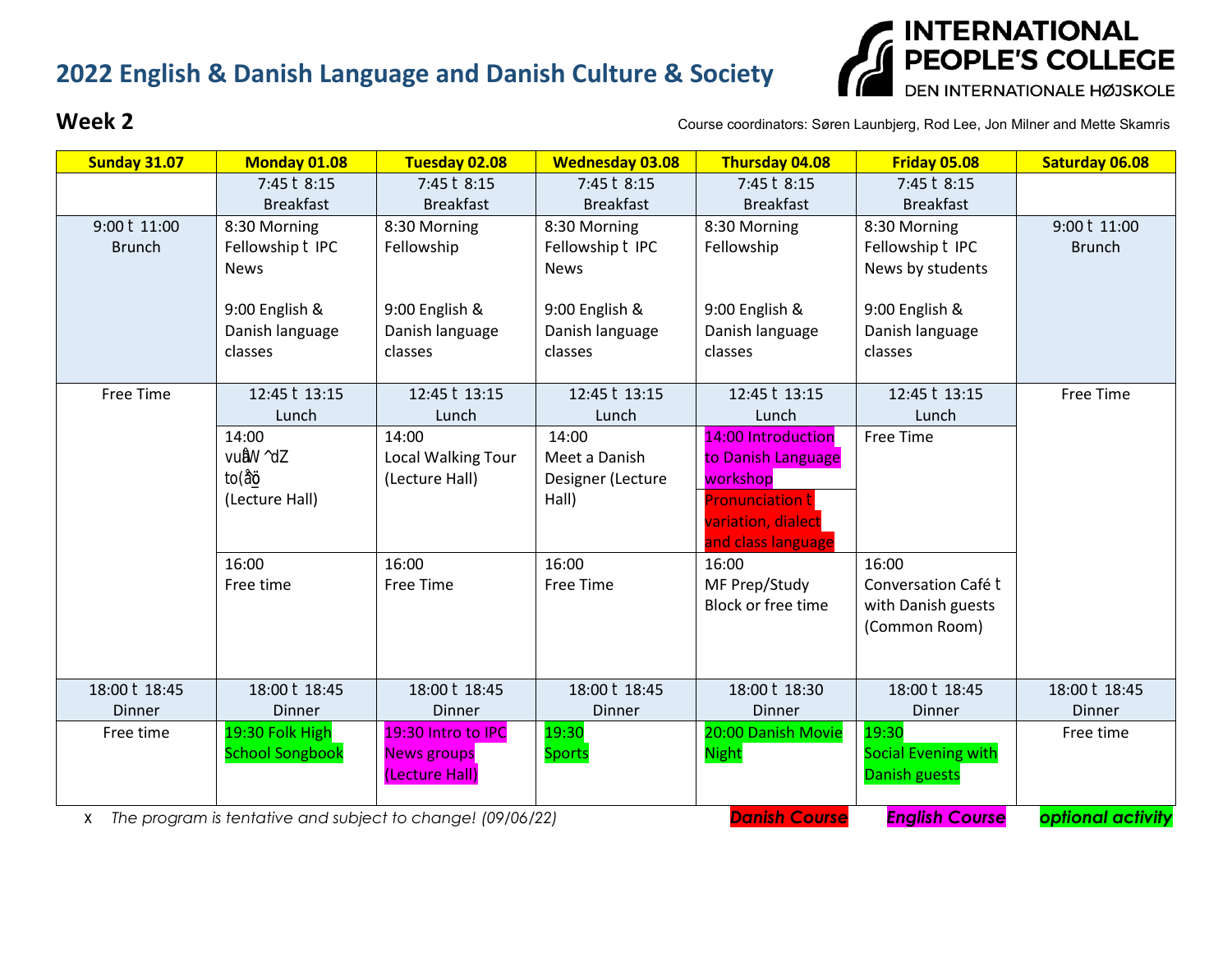

**Week 3 Course coordinators: Søren Launbjerg, Rod Lee, Jon Milner and Susan Nyatanga** 

| <b>Sunday 07.08</b> | <b>Monday 08.08</b>     | <b>Tuesday 09.08</b>      | <b>Wednesday 10.08</b>  | Thursday 11.08             | <b>Friday 12.08</b>      | <b>Saturday 13.08</b> |
|---------------------|-------------------------|---------------------------|-------------------------|----------------------------|--------------------------|-----------------------|
|                     | 7:45 28:15              | 7:45 28:15                | 7:45 28:15              | 7:45 28:15                 | 7:45 28:15               |                       |
|                     | <b>Breakfast</b>        | <b>Breakfast</b>          | <b>Breakfast</b>        | <b>Breakfast</b>           | <b>Breakfast</b>         |                       |
| 9.00 211.00         | 8:30 Morning            | 8:30 Morning              | 8:30 Morning            | 8:30 Morning               | 8:30 Morning             | 9:00 211:00           |
| <b>Brunch</b>       | Fellowship <b>D</b> IPC | Fellowship                | Fellowship <b>D</b> IPC | Fellowship                 | Fellowship 2 IPC         | <b>Brunch</b>         |
|                     | News by students        |                           | News by students        |                            | News by students         |                       |
|                     | 9:00 English &          | 9:00 English &            | 9:00 English &          | 9:00 English &             | 9:00 English &           |                       |
|                     | Danish language         | Danish language           | Danish language         | Danish language            | Danish language          |                       |
|                     | classes                 | classes                   | classes                 | classes                    | classes                  |                       |
| Free Time           | 12:45 2 13:15           | 12:45 2 13:15             | 12:45 2 13:15           | 12:45 2 13:15              | 12:45 2 13:15            | Free Time             |
|                     | Lunch                   | Lunch                     | Lunch                   | Lunch                      | Lunch                    |                       |
|                     | 14:00                   | 14:00                     | 13:15                   | 14:00                      | 14:00                    |                       |
|                     | 宋日?                     | MF Prep/Study             | North Zealand           | Visit to Kingo             | Intro to Danish          |                       |
|                     | <b>BB</b> 2             | <b>Block</b>              | <b>ézec</b> e           | Houses (Meet               | Politics (Lecture        |                       |
|                     | (Kronborg Castle) or    |                           | Museum,                 | Entrance A)                | Hall)                    |                       |
|                     | Kronborg Castle visit   |                           | Frederiksborg Castle    |                            |                          |                       |
|                     |                         |                           | & Louisiana             |                            |                          |                       |
|                     |                         |                           | Museum of Modern        |                            |                          |                       |
|                     |                         | 16:00 Intro to the        | Art                     | 16:00                      | 16:00                    |                       |
|                     |                         | Wednesday                 |                         | MF Prep/Study              | <b>Conversation Café</b> |                       |
|                     |                         | <b>Excursion (Lecture</b> |                         | <b>Block</b>               |                          |                       |
|                     |                         | Hall)                     |                         |                            |                          |                       |
|                     |                         |                           |                         |                            |                          |                       |
|                     |                         |                           |                         |                            |                          |                       |
| 18:00 2 18:45       | 18:00 2 18:45           | 18:00 2 18:45             | 19:00 2 19:45           | 18:00 2 18:45              | 18:00 2 18:45            | 18:00 2 18:45         |
| Dinner              | Dinner                  | Dinner                    | Dinner                  | Dinner                     | Dinner                   | <b>Dinner</b>         |
| Free time           | Free Time               | 19:30                     | Free Time               | 19:30 Language             | 19:30                    | Free time             |
|                     |                         | <b>Forest Stratego or</b> |                         | <b>Olympics (Big Hall)</b> | Performances and         |                       |
|                     |                         | <b>Danish movie</b>       |                         | <b>Denmark Quiz</b>        | <b>Stories</b>           |                       |
|                     |                         |                           |                         |                            |                          |                       |
|                     |                         |                           |                         |                            |                          |                       |